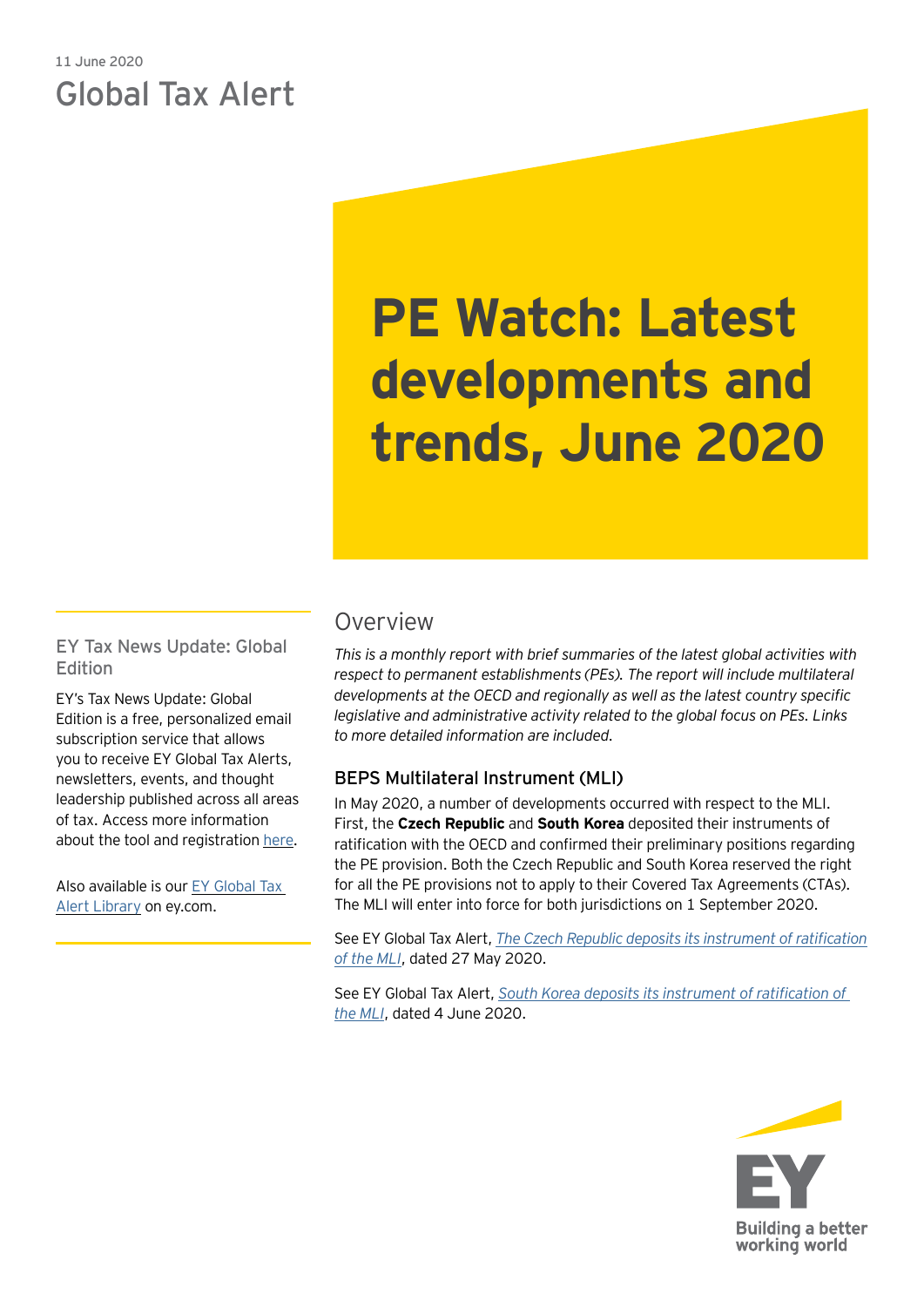Also, **Russia** and **Switzerland** deposited with the OECD, a notification confirming they have completed their internal procedures for the entry into effect of the MLI provisions with respect to specific CTAs. This notification is required when a signatory has made the reservation in Article 35(7)(b) of the MLI. Hence, Switzerland notified the CTA with Luxembourg, and Russia notified 27 CTAs. With respect to the PE provisions of the MLI, Switzerland reserved the right to not apply any of the PE provisions, while Russia opted to apply all the PE provisions. The MLI will have effect with respect to notified CTAs after a certain time has elapsed from the date of the notification.

Switzerland and Russia will submit additional notifications once they have completed additional internal procedures for the entry into effect for other CTAs.

See EY Global Tax Alert, *[Russia notifies OECD of entry into](https://globaltaxnews.ey.com/news/2020-5717-russia-notifies-oecd-of-entry-into-effect-of-the-mli-for-27-of-its-tax-treaties-from-1-january-2021)  [effect of the MLI for 27 of its tax treaties from 1](https://globaltaxnews.ey.com/news/2020-5717-russia-notifies-oecd-of-entry-into-effect-of-the-mli-for-27-of-its-tax-treaties-from-1-january-2021) January [2021](https://globaltaxnews.ey.com/news/2020-5717-russia-notifies-oecd-of-entry-into-effect-of-the-mli-for-27-of-its-tax-treaties-from-1-january-2021)*, dated 13 May 2020.

#### PE developments in response to COVID-19

In May 2020, a number of countries released guidance on PEs in response to the COVID-19 crisis, including Austria, Canada, Germany, Malaysia, Malta, and the United States (US). Specifically, **Malta** announced that it will adopt the OECD [guidance](https://read.oecd-ilibrary.org/view/?ref=127_127237-vsdagpp2t3&title=OECD-Secretariat-analysis-of-tax-treaties-and-the-impact-of-the-COVID-19-Crisis) on tax implications due to the COVID-19 crisis and their connection with tax treaty provisions. The Inland Revenue Board of **Malaysia** (IRB) published [guidance](http://lampiran1.hasil.gov.my/pdf/pdfam/FAQ_on_International_Tax_Issues.pdf) on whether a foreign company may have a PE in Malaysia due to the temporary presence of employees in Malaysia due to COVID-19 related travel restrictions. According to the guidance, IRB will consider that the temporary presence of employees of a nonresident company does not result in the creation of a PE, provided it meets certain conditions, such as not having a PE before the travel restrictions and that the economic circumstances of the nonresident company have not changed.

The **German** Federal Centre Tax Office released [guidance](https://www.bundesfinanzministerium.de/Content/DE/Standardartikel/Themen/Steuern/2020-04-01-FAQ_Corona_Steuern.html?cms_pk_kwd=06.04.2020_FAQ+Corona+Steuern+&cms_pk_campaign=Newsletter-06.04.2020) on various tax issues resulting from the COVID-19 crisis. With respect to a PE, the guidance only covers construction PEs. In this case, there should not be any tax consequences for nonresident companies, i.e., the interruption period should not be considered for the calculation threshold provided the company meets certain conditions, such as: the interruption period is at least two weeks, employees are not present on the construction site and the income derived from the construction project is taxed in the resident state of the nonresident company and the nonresident employees.

Likewise, the **Austrian** Ministry of Finance provided [guidance](https://findok.bmf.gv.at/findok?execution=e100000s1&dokumentId=8f797da3-1810-4634-9d33-ad287007a36b) on various international tax issues. Among others, the guidance covers a home office PE and a construction PE. For a home office PE, the guidance clarifies that employees of nonresident companies will not constitute a PE unless the home office becomes the new norm. For a construction PE, the guidance states that if a construction project is interrupted due to COVID-19, the interruption period should be taken into account for the calculation threshold. In addition, there is an ongoing consultation with Germany to address construction PE issues related to the ongoing crisis that may arise between Austria and Germany.

The **Canada** Revenue Agency (CRA) also published [guidance](https://www.canada.ca/en/revenue-agency/campaigns/covid-19-update/guidance-international-income-tax-issues.html) on various international income tax issues. Among others, the guidance covers different situations regarding PEs such as: home office PE, agency PE and service PE. For a home office and agency PE, the CRA will not consider the existence of a PE provided that such activities would not have been performed in Canada but for the travel restrictions. For a service PE, the CRA will exclude from the 183-day threshold for any days of physical presence in Canada that are solely the result of travel restrictions. It is important to note that a PE analysis is a factual analysis and therefore, all facts under the specific case must be considered and the CRA reserves the right to review each scenario on a case-by-case basis.

See EY Global Tax Alert, *[Canada Revenue Agency issues](https://globaltaxnews.ey.com/news/2020-5761-canada-revenue-agency-issues-guidance-on-international-income-tax-issues-resulting-from-covid-19-travel-restrictions)  [guidance on internal income tax issues resulting from](https://globaltaxnews.ey.com/news/2020-5761-canada-revenue-agency-issues-guidance-on-international-income-tax-issues-resulting-from-covid-19-travel-restrictions)  [COVID-19 travel restrictions](https://globaltaxnews.ey.com/news/2020-5761-canada-revenue-agency-issues-guidance-on-international-income-tax-issues-resulting-from-covid-19-travel-restrictions)*, dated 21 May 2020.

Lastly, the **US** Internal Revenue Service on 7 May released Rev. Proc. 2020-30. As a result of travel restrictions and disruptions resulting from the global outbreak of COVID-19, individuals may be temporarily conducting activities in a country other than the US or in a territory of the US (any such country or territory, a "foreign country") that would not otherwise have been conducted there. Absent guidance, there may be uncertainty regarding whether these activities give rise to a foreign branch separate unit for purposes of the dual consolidated loss rules under section 1503(d) or an obligation to file Form 8858 (Information Return of U.S. Persons With Respect to Foreign Disregarded Entities and Foreign Branches). Rev. Proc. 2020-30 provides that certain "temporary activities" conducted during a single consecutive period of up to 60 calendar days, as described in the revenue procedure, will not be taken into account for purposes of determining whether a domestic corporation has a foreign branch separate unit, or whether a US person is required to file a Form 8858 (i.e., certain temporary activities will not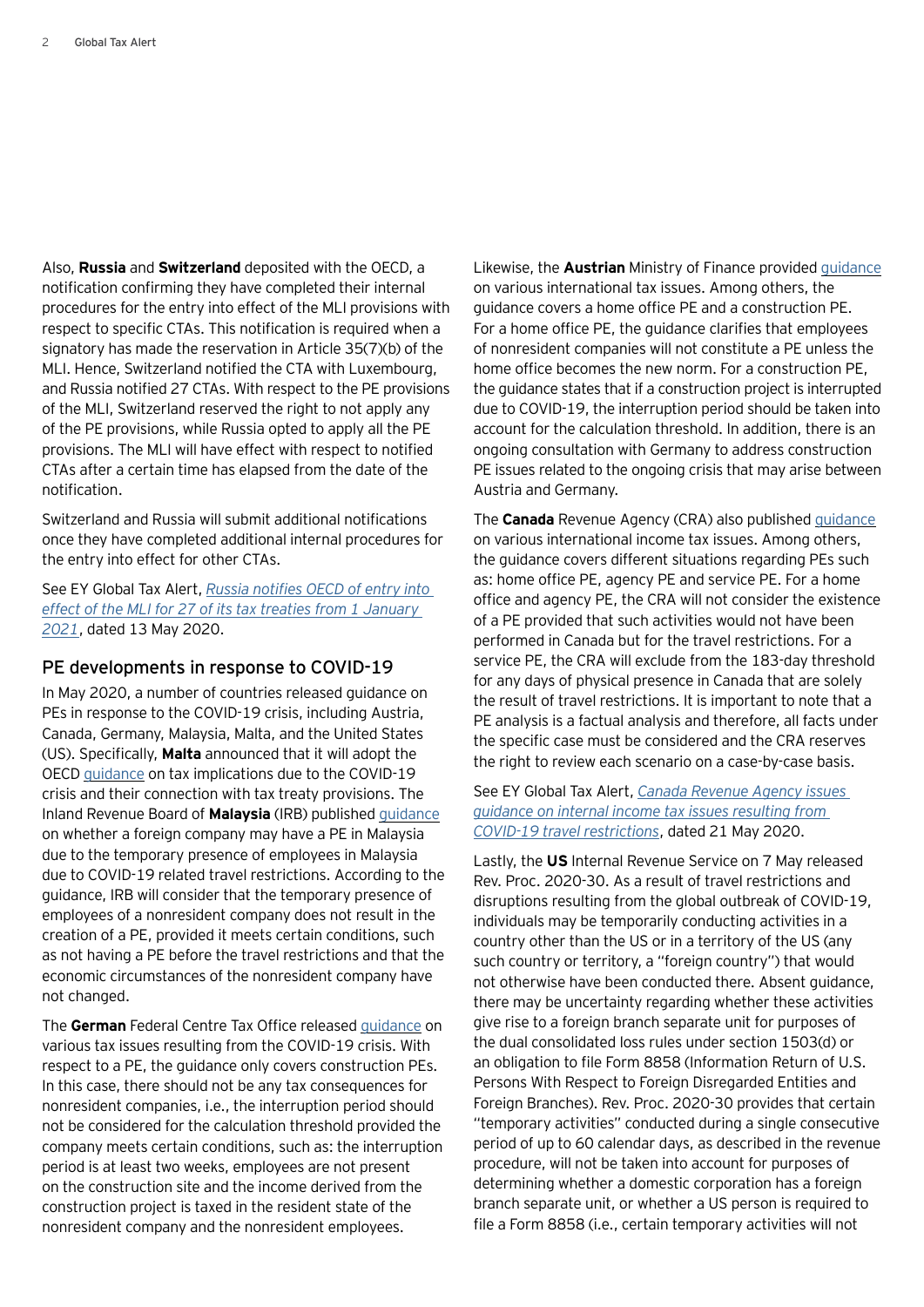give rise to a foreign branch (that is, either a foreign branch as defined in Treas. Reg.  $\S$  1.367(a)-6T(g)(1) or a qualified business unit as defined in Treas. Reg. § 1.989(a)-1(b)(2)(ii)). Thus, according to the revenue procedure, certain temporary activities conducted within a specified time frame do not give rise to an obligation of a US person to file a Form 8858, including an obligation to file a Form 8858 by attaching the Form 8858 to a Form 5471 with respect to a controlled foreign corporation or to a Form 8865 with respect to a controlled foreign partnership.

See EY Global Tax Alert, *[Report on recent US international](https://globaltaxnews.ey.com/news/2020-5702-report-on-recent-us-international-tax-developments-8-may-2020)  [tax developments](https://globaltaxnews.ey.com/news/2020-5702-report-on-recent-us-international-tax-developments-8-may-2020)*, dated 8 May 2020.

## Other country PE developments

## Denmark

On 20 May 2020, the Danish Tax Board (DTB) published a [binding tax ruling](https://www.skat.dk/skat.aspx?oid=2296045) (*bindende svar*) whereby it is analyzed whether an employee of a Germany company working from home in Denmark would constitute a PE. The German company and the employee signed a six-month contract, according to which the employee would perform his activities (i.e., strategic development of the business in the Danish market) at home and the German company would provide him with the necessary equipment to operate. According to the tax ruling, the employee's home in Denmark constitutes a place of business of the German company since the employment contract stipulates the employee's home as place of work. In addition, the tax ruling established that the employee's activities constitute a significant part of the business of the German company and cannot be said to be of preparatory or auxiliary character.

## Italy

On 12 May 2020, Italy published, in the *Official Gazette,* a [law](https://www.gazzettaufficiale.it/eli/gu/2020/05/12/121/sg/pdf) introducing tax measures for the 2026 Milano Cortina Winter Olympic and Paralympic games. Among others, the law provides that PE rules will not apply with respect to activities carried on in Italy for purposes of organizing such event by certain organizations, for example the International Olympic Committee and the International Paralympic Committee.

#### Malaysia

On 21 May 2020, the IRD published [Guidelines](http://lampiran1.hasil.gov.my/pdf/pdfam/GP_21052020_2.pdf) on the application of subsection 12(3) and 12(4) of the *Income Tax Act* (ITA) of Malaysia in determining the ''place of business'' of a person in Malaysia. The term ''place of business'' in Malaysia is to some extent equivalent to the term "permanent establishment" in a tax treaty context. Sections 12(3) and 12(4) were introduced into the ITA via the *Finance Act 2018*. The Guidelines provide guidance and examples on the determination of a place of business in the following categories: (a) a physical place of business; (b) preparatory or auxiliary activities; (c) a building site, construction, installation, assembly and supervisory activities; and, (d) an agent as place of business.

It is important to note that the Guidelines suggest that for the purpose of its domestic law, IRD applies the antifragmentation rule. The Guidelines stipulate that if the overall activity by the person or its associated person resulting from the combination of preparatory or auxiliary activities constitute complementary functions that are part of a cohesive business operation, such activity would not be regarded as preparatory or auxiliary. This is illustrated in Example 9 of the Guidelines whereby the overall activities of a nonresident company in Malaysia – including warehousing, toll manufacturing and marketing activities of a sales representative office – constitute complementary functions that are part of a cohesive business operation, and consequently, the nonresident company would have a place of business in Malaysia.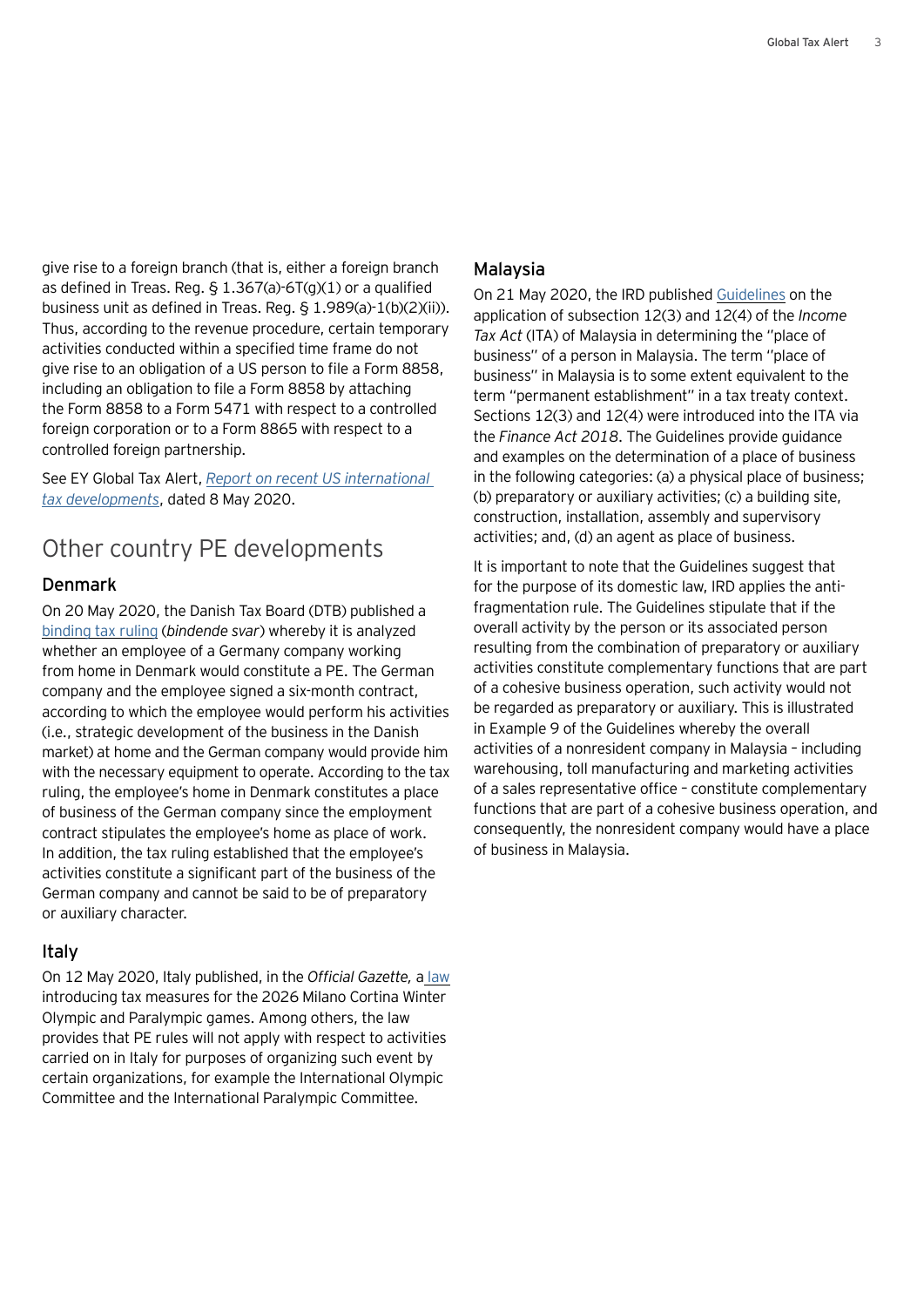For additional information with respect to this Alert, please contact the following:

#### Ernst & Young Belastingadviseurs LLP, Rotterdam

- Ronald van den Brekel ronald.van.den.brekel@nl.ey.com
- Roberto Aviles roberto.aviles.gutierrez@nl.ey.com

## Ernst & Young Belastingadviseurs LLP, Amsterdam

• David Corredor-Velásquez david.corredor.velasquez@nl.ey.com

## Ernst & Young Solutions LLP, Singapore

• Chester Wee chester.wee@sg.ey.com

#### Ernst & Young LLP (United States), Global Tax Desk Network, New York

- Gerrit Groen gerrit.groen@ey.com
- Jose A. (Jano) Bustos joseantonio.bustos@ey.com

## Ernst & Young LLP (United States), Washington, DC

• Arlene S. Fitzpatrick arlene.fitzpatrick@ey.com